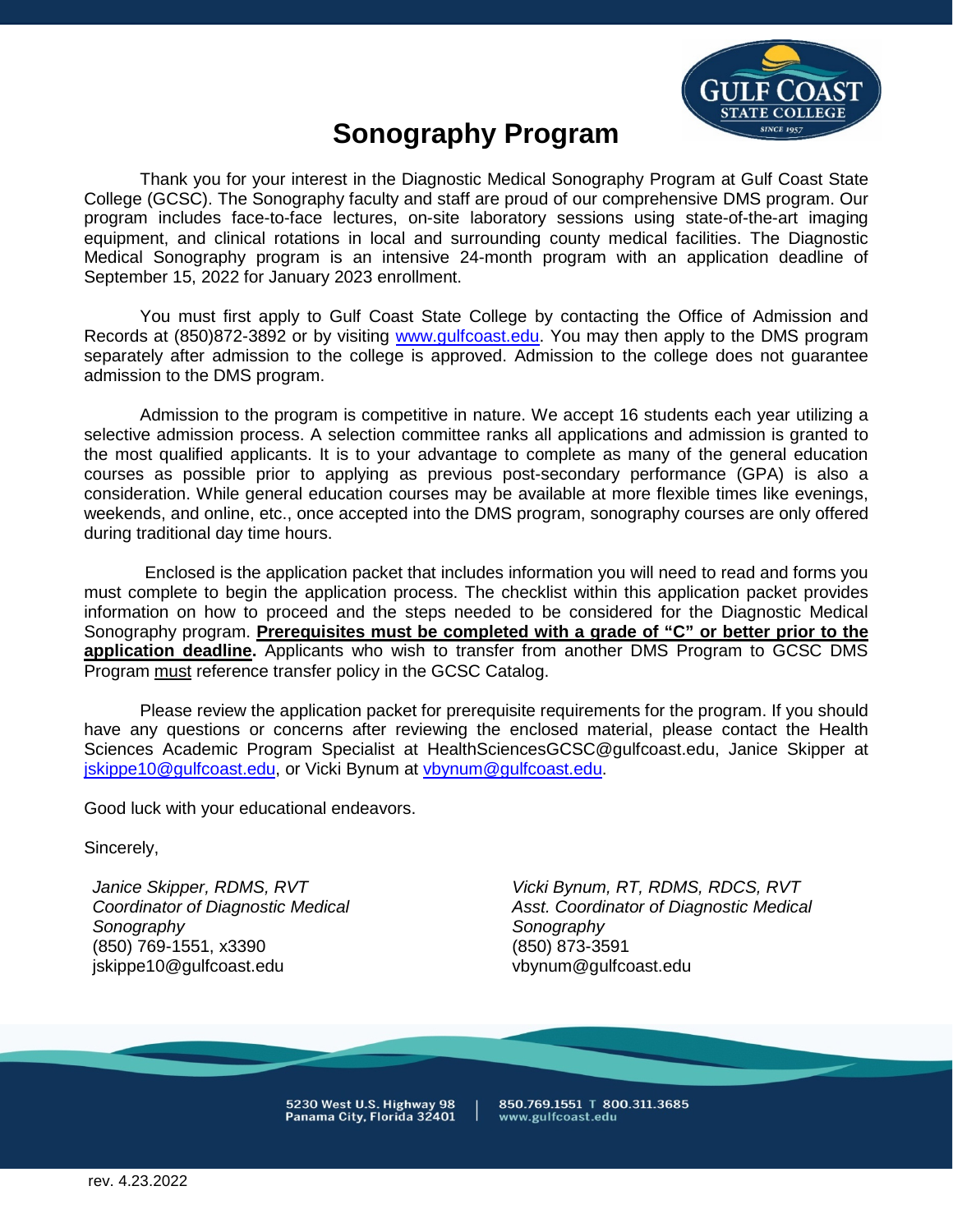### **Gulf Coast State College Diagnostic Medical Sonography Program Application Packet**

Diagnostic Medical Sonography is a highly specialized area of diagnostic medical imaging. Sonographers use specially designed equipment that produces high frequency sound waves (like echolocation or sonar) to create images of structures inside the human body. Thus, aiding physicians in the diagnosis and treatment of many medical diseases. The goal of the Diagnostic Medical Sonography program is to prepare competent, ethical, and capable entry-level sonographers. The program is committed to preparing the students to function in a dynamic and ever-changing field of healthcare.

A student interested in this field should possess the following qualities and talents.

- intellectual curiosity  **perseverance**
- effective communication skills **•** dedication
- quick, analytical mind **•** technical aptitude
- 
- possess eye-hand coordination flexible
- 
- 
- 
- be in good physical health **•** be able to work independently
	-

Sonographers are highly skilled and competent professionals who function as an integral member of the health care team. The sonographer records anatomic, pathologic and/or physiologic data for interpretation by the supervising physician. They are responsible for documentation, reviewing, and acquiring pertinent clinical patient history, as well as providing for the needs and comfort of the patient while performing the sonographic examination. (This is done under the supervision of a licensed physician.)

To gain employment opportunities, it is recommended that all students complete a national certification exam for sonography immediately upon completion of the program. (Most employers require sonography certification either prior to employment or within the first six months of employment.)

After successfully completing all academic and clinical exam competencies required by the DMS program, the student will be eligible to take the American Registry of Radiologic Technologists (ARRT) general sonography examination immediately postgraduation. At the present time, after a student successfully passes the ARRT certification exam, they qualify to take the American Registry of Diagnostic Medical Sonography (ARDMS) certification exam.

The American Registry of Diagnostic Medical Sonographers (ARDMS) is available immediately post-graduation with specific requirements. **\*\*** Graduates with Bachelor's Degrees are eligible to take the ARDMS certification exam immediately upon graduation. **\*\*** 

For more detailed information, go to *[ARDMS.org](https://ARDMS.org)* and *[ARRT.org](https://ARRT.org).* 

Both the ARRT and ARDMS registries/licensures are nationally recognized.Gulf Coast State College is institutionally accredited through the Southern Association of Colleges and Schools (SACS). The Diagnostic Medical Sonography Program is not programmatically accredited by the Commission on Accreditation of Allied Health Education Programs (CAAHEP) at this time. However, the program functions according to the Joint Review Committee of Diagnostic Medical Sonography (JRCDMS) program accreditation requirements and follows the Florida Department of Education Diagnostic Medical Sonography Curriculum Frameworks. If you need assistance or have any questions, please contact Janice Skipper at [jskippe10@gulfcoast.edu.](mailto:jskippe10@gulfcoast.edu)

#### **Professional Licensure Disclosure:**

\*\*Gulf Coast State College Diagnostic Medical Sonography program has been designed to meet the educational licensure requirements for the State of Florida. This Disclosure is strictly limited to GCSC's determination of whether the Program, if successfully completed, would be sufficient to meet the educational licensure requirements in a State, as defined as 34 C.F.R. § 600.2. GCSC cannot provide verification of an individual's ability to meet licensure requirements unrelated to its educational programming.

This Disclosure does not provide any guarantee that any particular State licensure entity will approve or deny your application. Furthermore, this Disclosure does not account for changes in state law or regulation that may affect your application for licensure and occur after this disclosure has been made. Enrolled students and prospective students are strongly encouraged to contact their State's licensure entity to review all licensure or certification requirements imposed by their State(s) of choice.

In accordance with 34 C.F.R. § 668.43, GCSC has determined the Diagnostic Medical Sonography program meets the educational licensure requirements for all 50 states, the District of Columbia, and the US protectorates, as defined in 34 C.F.R. § 600.2.

It is strongly encouraged that students, applicants, and prospective students determine any additional requirements for licensure in the State in which they seek to be licensed. Information regarding State licensure can be found at: <https://www.gulfcoast.edu/academics/online/professional-licensure-disclosure.html>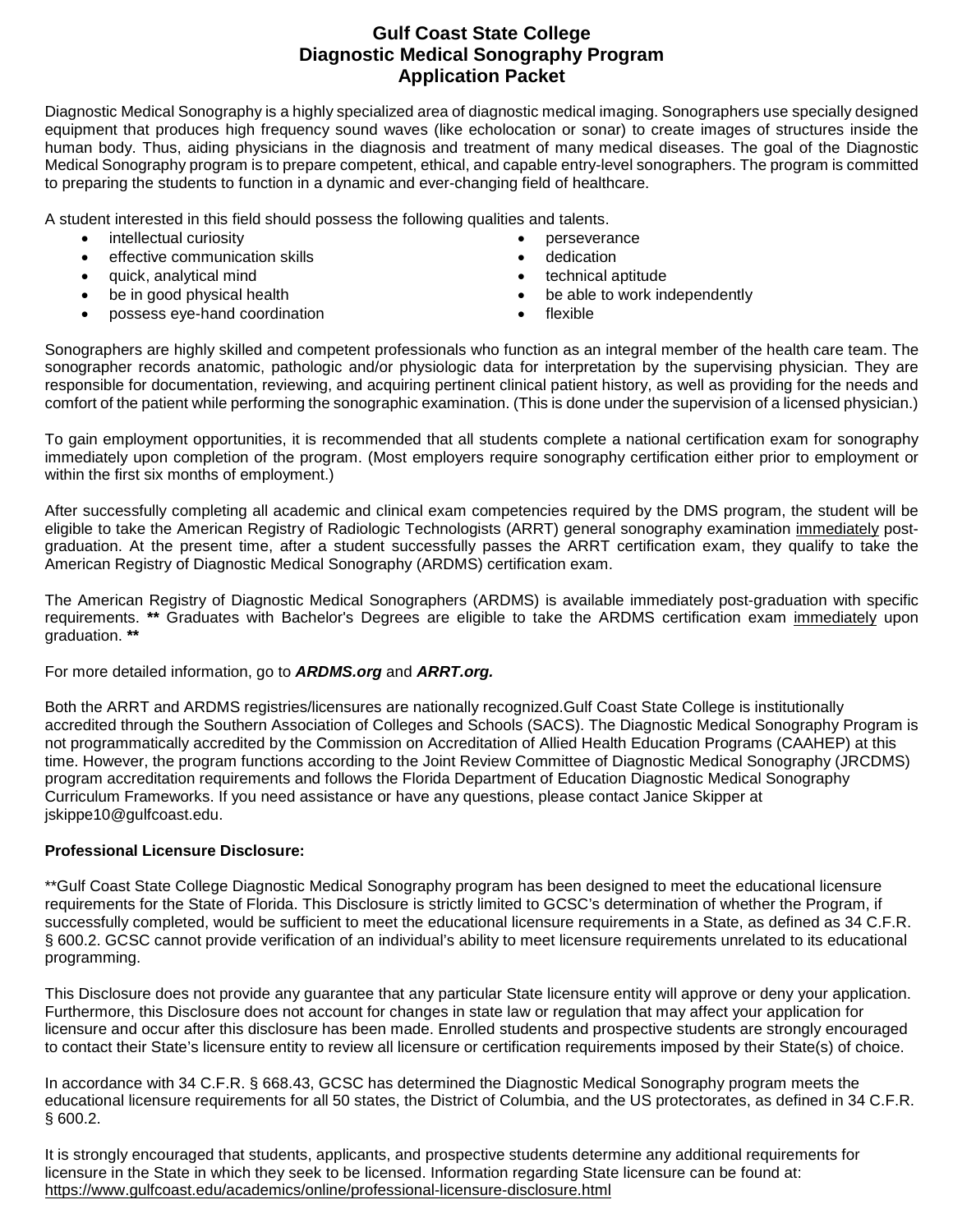## **Application deadline is September 15, 2022**

#### **Prerequisite Courses: Must be completed with a grade of "C" or better prior to acceptance into the program.**

| BSC 2085 Anatomy and Physiology I                                                                     | 3 credits |
|-------------------------------------------------------------------------------------------------------|-----------|
| BSC 2085L Anatomy and Physiology I Lab                                                                | credit    |
| ENC 1101 English Composition I                                                                        | 3 credits |
| PHY 1020 Basic Concepts of Physics, or approved Physics - (only offered in Fall and Spring semesters) | 3 credits |

**General Education Requirements: Must be completed with a grade of "C" or better** *prior* **to graduation. Students are strongly encouraged to complete as many of these courses as possible** *prior* **to entering the DMS Program. Early completion of general education courses may benefit the student during the selective admission process.** 

| POS 2041 | American National Government or AMH 2020 United States History II                                       | 3 credits |
|----------|---------------------------------------------------------------------------------------------------------|-----------|
|          | BSC 2086 Anatomy and Physiology II                                                                      | 3 credits |
|          | BSC 2086L Anatomy and Physiology II Lab                                                                 | 1 credit  |
|          | MAC 1105 College Algebra, or STA 2023 Statistics, or MGF 1106 Math for Liberal Arts, or higher          | 3 credits |
|          | Humanities I, II, or III – Choose one area; core courses are denoted with $a \cdot in$ the GCSC catalog | 3 credits |

#### **Sonography Core Course Requirements:**

| Spring - 1st year |                                         |                              | Spring - 2nd year |                               |                   |
|-------------------|-----------------------------------------|------------------------------|-------------------|-------------------------------|-------------------|
| <b>SON 1000</b>   | Introduction to Sonography              | 1 cr                         | <b>SON 1112</b>   | Abdominal Sonography II       | 3 crs             |
| <b>SON 1211</b>   | <b>Medical Sonography Physics</b>       | 3 crs                        | <b>SON 1122</b>   | OB/GYN Sonography II          | 3 crs             |
| <b>SON 1214</b>   | <b>Practical Aspects of Sonography</b>  | 1 cr                         | <b>SON 1824</b>   | <b>Clinical Education III</b> | 4 crs             |
| <b>SON 2113</b>   | <b>Cross-Sectional Anatomy</b>          | 3 crs                        | <b>SON 2175</b>   | Vascular Sonography           | 3 crs             |
|                   |                                         | 8 credits                    |                   |                               | 13 credits        |
| Summer - 1st year |                                         |                              | Summer - 2nd year |                               |                   |
| <b>SON 1100</b>   | Principles/Protocols Sono Imaging 2 crs |                              | <b>SON 1144</b>   | <b>Superficial Structures</b> | 1 crs             |
| <b>SON 1170</b>   | Sono Circulatory System                 | 2 crs                        | <b>SON 2834</b>   | <b>Clinical Education IV</b>  | 4 crs             |
| <b>SON 1804</b>   | <b>Clinical Education I</b>             | 1 cr                         |                   |                               |                   |
|                   |                                         | 5 credits                    |                   |                               | 5 credits         |
| Fall - 1st year   |                                         |                              | Fall - 2nd year   |                               |                   |
| <b>SON 1111</b>   | Abdominal Sonography I                  | 3 crs                        | <b>SON 1052</b>   | Sonography Pathology          | 4 crs             |
| <b>SON 1121</b>   | OB/GYN Sonography I                     | 3 crs                        | <b>SON 2061</b>   | Sonography Review             | 2 crs             |
| <b>SON 1814</b>   | <b>Clinical Education II</b>            | 3 crs                        | <b>SON 2844</b>   | <b>Clinical Education V</b>   | $5 \, \text{crs}$ |
| <b>SON 2171</b>   | Intro to Vascular Sonography            | 3 crs                        |                   |                               |                   |
|                   |                                         | 12 credits                   |                   |                               | 11 credits        |
|                   |                                         | <b>Total Program Credits</b> |                   |                               | 77 credits        |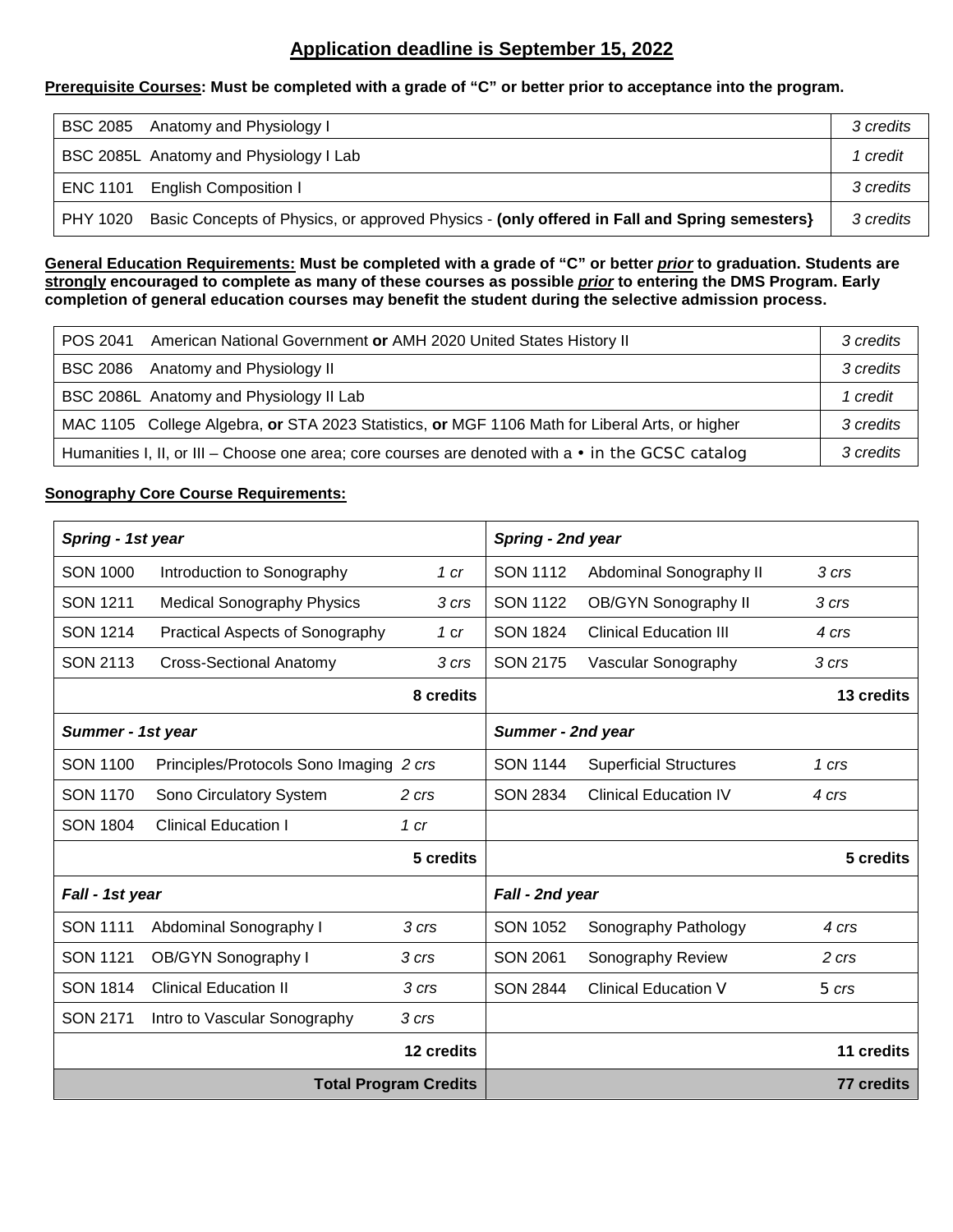## **\*\*Fee Schedule\*\* Diagnostic Medical Sonography Program**

Registration will not be officially completed until all fees are paid in full by the dates identified in the college calendar. **Students are responsible for all fees for courses not dropped** *by the student* **during the refund period.** 

| <b>ENROLLMENT FEES (fees are subject to change)</b>                                             | <b>TUITION FEES</b> |
|-------------------------------------------------------------------------------------------------|---------------------|
| PERT (Postsecondary Education Readiness Test) Examination                                       | \$9.00              |
| GCSC - non-refundable application fee (new students)                                            | \$10.00             |
| (\$40.00 for International students)                                                            |                     |
| <b>Criminal Background Check</b>                                                                | \$85.00             |
| CastleBranch Drug Screening & Compliance Tracker                                                | \$60.00             |
| <b>TEXTBOOK FEES (fees are subject to change)</b>                                               |                     |
| Textbooks (approximate)                                                                         | \$1,000.00          |
| Interprofessional Healthcare Training (IHT) (fees are subject to change)                        |                     |
| HIPAA, Domestic Violence, Infection Control, 2-hour HIV-AIDS, Prevention of Medical             |                     |
| Errors, Interprofessional Collaboration, Hospital Orientation, Human Trafficking, TB w/Mask Fit | \$119.00            |
| <b>LAB FEES</b> (fees are subject to change)                                                    |                     |
| Total lab fees for all semesters (approximate)                                                  | \$846.00            |
| (Includes student liability / accident insurance)                                               |                     |
| <b>SCRUBS / GCSC PATCH (approximate)</b>                                                        | \$200.00            |

**TUITION FEES** (see current catalog) [fees are subject to change]

| <b>Courses</b>               | <b>Credits</b>    | <b>In-State Tuition</b> | <b>Out of State Tuition</b> |
|------------------------------|-------------------|-------------------------|-----------------------------|
|                              |                   | \$98.75 per credit hour | \$359.71 per credit hour    |
|                              | 23                | \$2,271.25              | \$8,273.33                  |
| Prerequisites/Gen Ed courses |                   |                         |                             |
|                              | 8                 | \$790.00                | \$2,877.68                  |
| Spring - Year 1              |                   |                         |                             |
|                              | 5                 | \$493.75                | \$1,798.55                  |
| Summer - Year 1              |                   |                         |                             |
|                              | $12 \overline{ }$ | \$1,185.00              | \$4,316.52                  |
| Fall - Year 1                |                   |                         |                             |
|                              | 13                | \$1,283.75              | \$4,676.23                  |
| Spring - Year 2              |                   |                         |                             |
|                              | 5                 | \$493.75                | \$1,798.55                  |
| Summer - Year 2              |                   |                         |                             |
|                              | 11                | \$1,086.25              | \$3,956.81                  |
| Fall – Year 2                |                   |                         |                             |
| <b>Totals for Courses</b>    | 77                | \$7,680.00              | \$27,697.67                 |
| <b>Totals for Sonography</b> |                   | \$10,019.00             | \$30,036.67                 |
| <b>Program</b>               |                   |                         |                             |

**\* Fee schedule includes** *approximate* **fees for the entire program. Fees are subject to change without notice. See current information available in Enrollment Services.** 

**\*\* Anyone requiring financial aid must initiate arrangements with the Financial Aid Office.** 

**\*\*\* Refund policy is outlined in the current Gulf Coast State College Catalog.**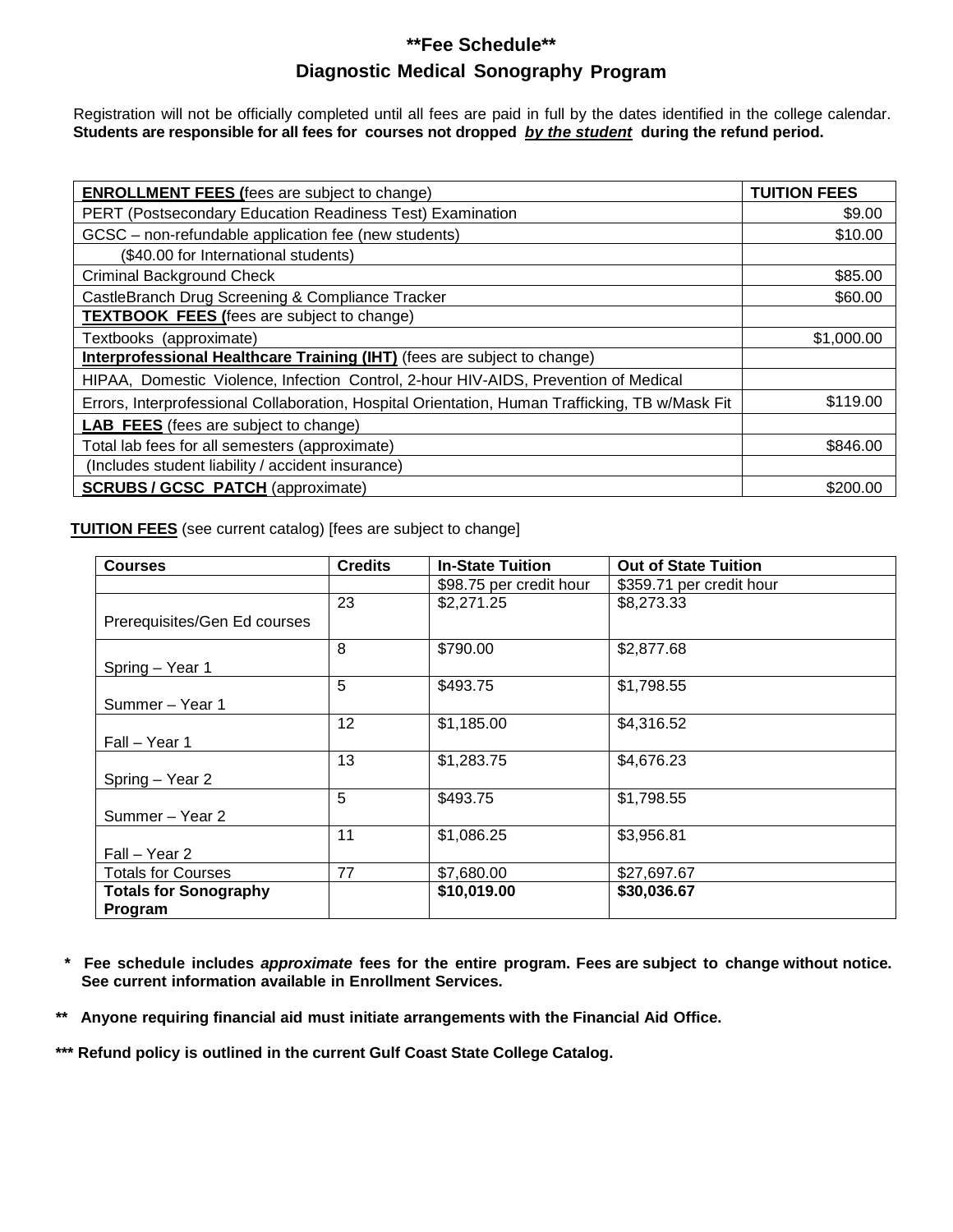#### **SONOGRAPHY APPLICANT CHECKLIST Items 1 through 7 must be completed by September 15, 2022.**

**1. New students should apply for General Admission to GCSC.** Applications are available online at *<www.gulfcoast.edu>***. Choose planned course of study: AS Sonography Applicant.** There is a \$10 nonrefundable *college* application fee which can be paid online, in the GCSC Bookstore, or at the GCSC Business Office (in person or by phone). Students who have previously attended GCSC but have not been enrolled for the last year must reapply (no fee).

*Note: While working on admission to this program, you may choose the Associate of Arts as your major only if you intend to complete that separate degree either before or after this limited access program. To request a major change, visit:https://www.gulfcoast.edu/admissions/documents/program-change-form.pdf. Students declaring an unintended major for the sole purpose of receiving financial aid may be subject to penalties, including repayment of any financial aid received.* 

**2. New students complete a free** *College Orientation.* **This orientation may be completed on campus or online.**  The online instructions can be found at: *<http://www.gulfcoast.edu/students/admissions/new-student>orientation/index.html* Orientation must be completed to register for courses.

**3. Submit High School and all College transcripts to GCSC Enrollment Services.** Applicant must request **official** transcripts from high school, or GED with scores, and **all** colleges attended. An official transcript is one that is sent directly from the originating school or institution to GCSC. Transcripts that have been in the student's possession, regardless of if they are "sealed," stamped, or in a sealed envelope, are not considered official and will not be accepted. To send your transcripts to GCSC, visit:<https://www.gulfcoast.edu/admissions/transcripts.html> **\*Please allow adequate time for transcripts to be received and evaluated prior to application deadline.** 

**4. Must be completed** *prior* **to entering the Sonography Program. Students are eligible to apply while enrolled in these courses but to be accepted into the program these prerequisites must be completed with a grade of "C" or better.** 

BSC 2085 Anatomy & Physiology I BSC 2085L Anatomy & Physiology I Lab ENC 1101 English Composition I PHY 1020 Basic Concepts of Physics **or** approved Physics course *(Only offered in Fall and Spring semesters).* 

#### **5. Demonstrate a minimum cumulative 2.5 GPA (on 4.0-point scale).**

**6. Submit a completed Sonography Program application (including the** *SIGNED* **Technical Standards form)**  to Health Sciences Building Room 234. The application deadline is September 15, 2022. It is the applicant's responsibility to ensure their folder is **complete prior to the application deadline**.

## **Optional Enhancement Points**

- **1. Submit a copy of Healthcare Degree/License/Certificate, if applicable** (i.e., RT, RN, LPN, EMT, Respiratory Therapist, Surgical Technologist, or other allied health profession certificates).
- **2. Submit Healthcare Work Experience with direct patient care** (one form for each employer).
- **3. Completion of Medical Terminology course with HSC or OST prefix** (this is not a program requirement)**.**
- 4. **Submit Observation (Shadowing) Documentation form (**one form for each imaging facility utilized). \*See Frequently Asked Questions.

#### 5. **Possess a Bachelor's Degree.**

Program applicants with the highest composite scores will be offered *Conditional Acceptance* into the program, pending receipt of satisfactory physical/vaccination records, satisfactory drug screening results, and satisfactory criminal background check (all at student's expense). Information and instructions on how to complete the background check and drug screening will be sent by the Administrative Assistant and discussed at the DMS Orientation Meeting.

**Conditionally accepted applicants will be notified ONLY through GCSC email.** It is the **student's responsibility** to make sure that Health Sciences has the candidate's updated contact information. To update your contact information after you have submitted your application, please contact the Health Science Academic Program Specialist and Enrollment Services at [enrollmentservices@gulfcoast.edu.](mailto:enrollmentservices@gulfcoast.edu) Updating your contact information with only the Academic Program Specialist will not automatically update all GCSC records.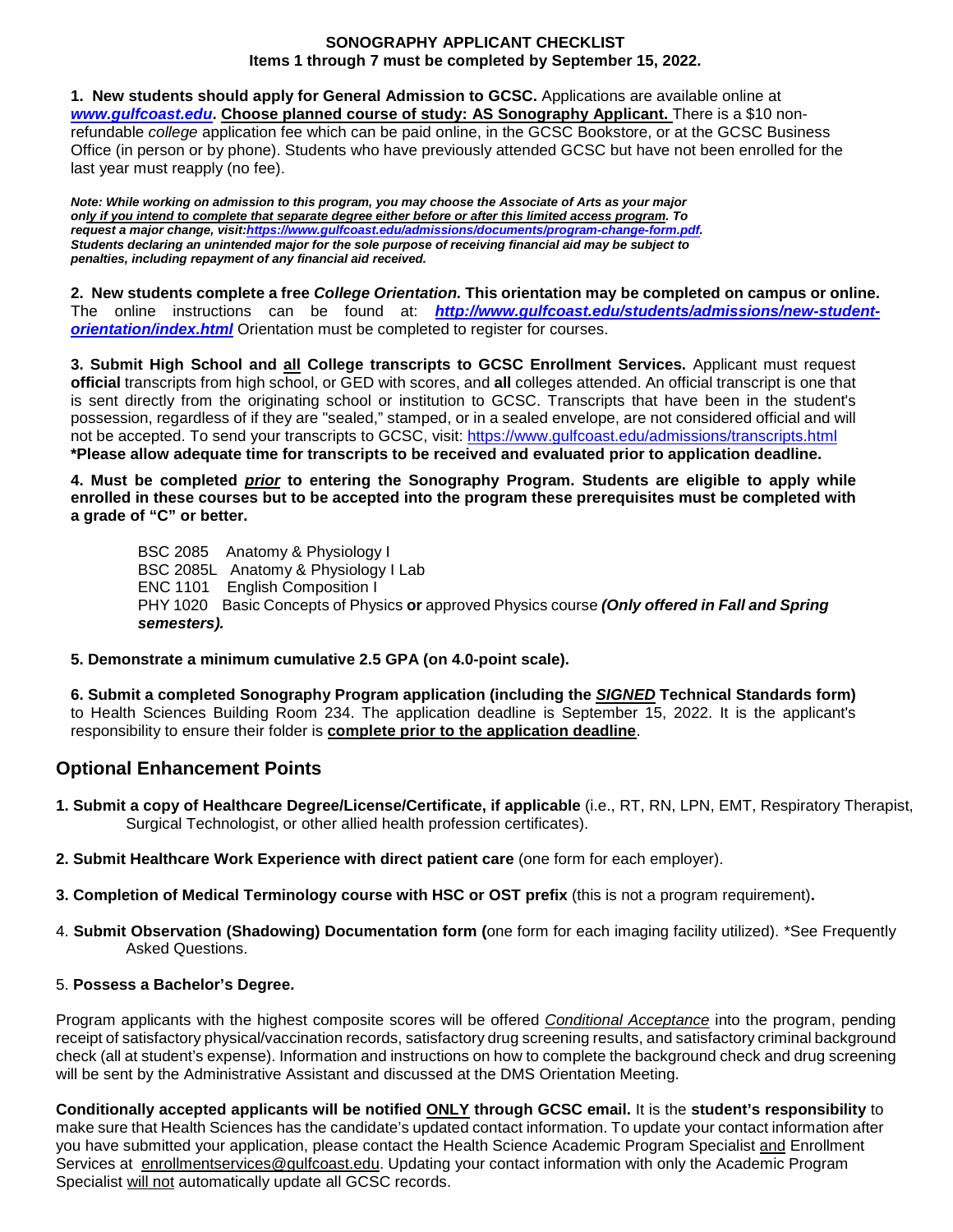Gulf Coast State College does not discriminate against any person in its programs, activities, policies, or procedures based on race, ethnicity, color, national origin, marital status, religion, age, gender, sex, pregnancy, sexual orientation, gender identity, genetic information, disability, or veteran status.

All questions or inquiries regarding compliance with laws relating to non-discrimination and all complaints regarding sexual misconduct or discrimination, may be directed to the Executive Director of Human Resources/Title II/504/Title IX Coordinator and Employment Equity Officer, Gulf Coast State College, 5230 W. US Highway 98, Panama City, FL 32401; (850) 872-3866.

#### **Requirements After Conditional Acceptance**

#### **1) Attend mandatory DMS Orientation, where important information will be provided. The time, date and location will be specified in the acceptance letter.**

**2) Physical Examination Form** (with satisfactory results *signed* by a physician or health care provider), **with Immunizations Form.** This program requires students to be properly immunized for the protection of patients, students, and employees and in compliance with state regulations.

You must submit proof of the following immunizations. \*\*\*

- Negative TB skin test or TB blood test within the past 12 months, or a negative chest x-ray report (yearly requirement to be kept current throughout the program).
- Varicella, rubella, and rubeola immunity; proof of immunizations
- Up-to-date Diphtheria and Tetanus shots; proof of immunizations
- Hepatitis-B vaccination series, or signed declination waiver form
- Influenza vaccination (yearly requirement to be kept current throughout the program), or sign declination waiver form.

#### **\*\*\*These health-related forms must be uploaded to CastleBranch by the end of the first month of the program.**

- **3) Complete a satisfactory criminal background check.** Conditionally accepted students will be given directions about this process. **Criminal background checks MUST be processed through GCSC at the student's expense.**
- **4) Complete a 10-panel urine drug screening.** Accepted students will be given directions about this process. **Drug screening MUST be completed through CastleBranch at the student's expense.**

**5) Submit current CPR for Healthcare Provider certification card.** You must maintain certification throughout the 2 year sonography program. **Therefore, we recommend obtaining CPR certification** *AFTER* **the program begins**. A flyer with information to obtain CPR certification will be provided at the DMS Orientation Meeting. The only accepted CPR certification is from the **American Heart Association, BLS Healthcare Provider**. We do not accept CPR Certificates/Cards from online CPR courses.

**6) Register, pay for, and attend the mandatory Interprofessional Healthcare Training (IHT) in March** *AFTER*  **program begins.** A flyer with information regarding IHT will be provided. Do *NOT* take this in advance as it will not be valid during clinical rotations where this training is necessary.

#### **Sonographic Certification - Ethical Eligibility**

Candidates becoming certified through the primary pathway may complete a *pre-application* to determine their ethics eligibility prior to enrolling in or during their educational program.

Upon completion of the Sonography program, students will be academically prepared to take the registry exams from the American Registry for Diagnostic Medical Sonography (ARDMS), and the American Registry of Radiologic Technologists (ARRT) General Sonography Exam.

For further information about the registry's ethical eligibility requirements for each credentialing organization, please view the following web links.

#### **ARDMS at:** *[www.ardms.org/apply/discipline\\_ada\\_appeal\\_process\\_information](http://www.ardms.org/apply/discipline_ada_appeal_process_information)*

**ARRT at:** *[www.arrt.org/pdfs/Ethics/Ethics-Review-Pre-Application.pdf](http://www.arrt.org/pdfs/Ethics/Ethics-Review-Pre-Application.pdf)*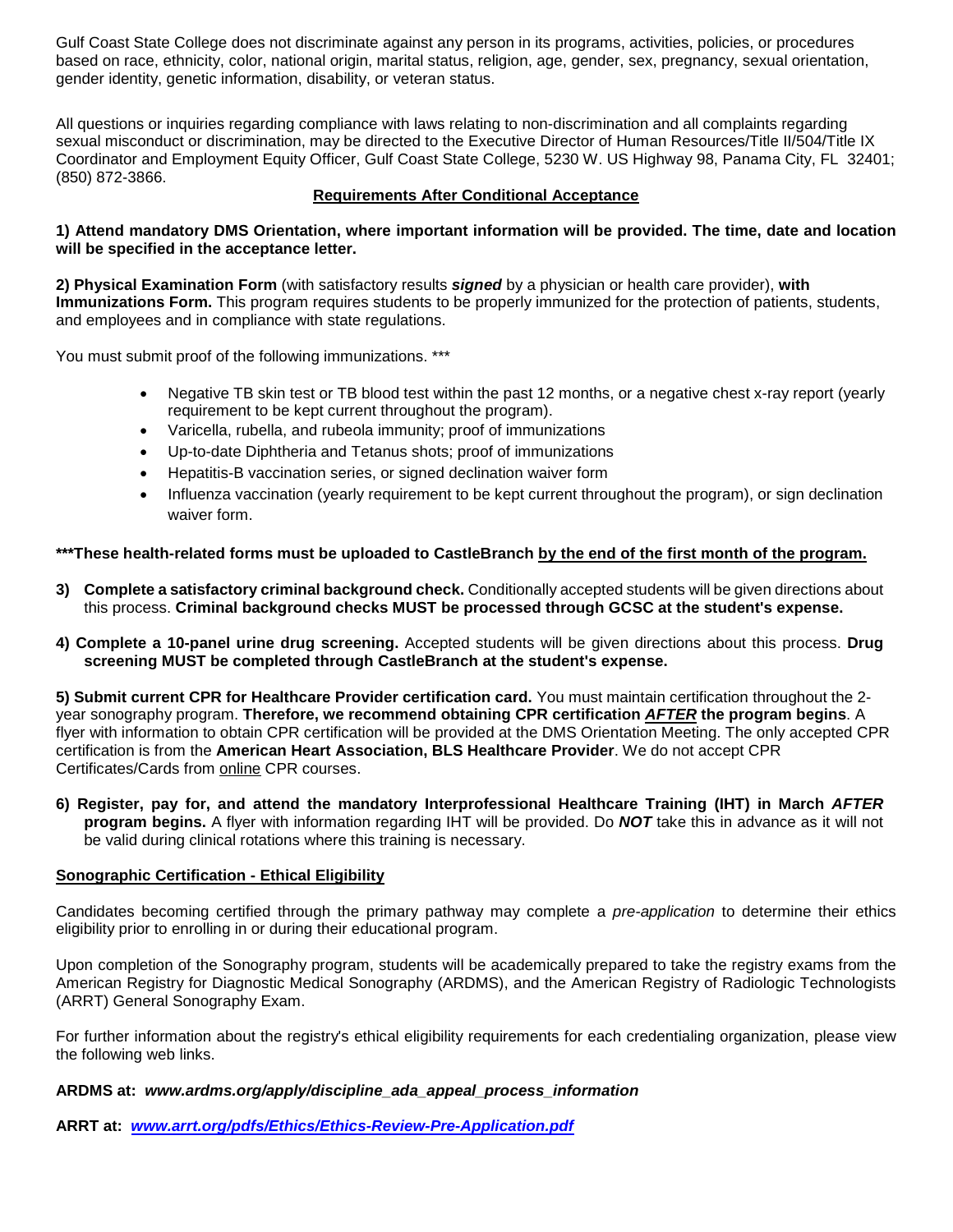#### **CRIMINAL BACKGROUND CHECKS**

Gulf Coast State College (GCSC) students who are granted conditional acceptance into a Health Sciences program must receive a satisfactory criminal background check prior to final acceptance into the program. The background check will be scheduled and performed at the discretion of the Division of Health Sciences at GCSC. Information and instructions on how to complete the background check at GCSC will be sent by the Administrative Assistant.

Criminal background checks performed through other agencies will not be accepted. The student must also be aware that clinical agencies may require an additional background check prior to clinical access. It is possible to graduate from a program at GCSC but be denied the opportunity for licensure because of an unfavorable background check.

An applicant must consider how his / her personal history may affect the ability to meet clinical requirements, sit various licensure exams, and gain employment. Most healthcare boards in the State of Florida make decisions about licensure on an individual basis. You may visit the Florida Department of Health website [\(www.doh.state.fl.us/\)](http://www.doh.state.fl.us/) For more information regarding licensure. We offer this information so that you can make an informed decision regarding your future.

#### **Please read the following information carefully:**

Any student who has been found guilty of, regardless of adjudication, or entered a plea of nolo contendere, or guilty to, any offense under the provision of 456.0635 (see below) may be **disqualified** from admission to any Health Sciences program. In addition to these specific convictions, there are other crimes which may disqualify applicants from entering the Health Sciences programs and / or clinical rotations. The statute can be found online at:

#### **[http://www.leg.state.fl.us/Statutes/index.cfm?App\\_mode=Display\\_Statute&Search\\_String=&URL=0400-](http://www.leg.state.fl.us/Statutes/index.cfm?App_mode=Display_Statute&Search_String=&URL=0400-0499/0456/Sections/0456.0635.html) [0499/0456/Sections/0456.0635.html](http://www.leg.state.fl.us/Statutes/index.cfm?App_mode=Display_Statute&Search_String=&URL=0400-0499/0456/Sections/0456.0635.html)**

#### **456.0635 Health care fraud; disqualification for license, certificate, or registration.**

(1) Health care fraud in the practice of a health care profession is prohibited.

(2) Each board within the jurisdiction of the department, or the department if there is no board, shall refuse to admit a candidate to any examination and refuse to issue a license, certificate, or registration to any applicant if the candidate or applicant or any principal, officer, agent, managing employee, or affiliated person of the applicant:

Has been convicted of, or entered a plea of guilty or nolo contendere to, regardless of adjudication, a felony under chapter 409, chapter 817, or chapter 893, or a similar felony offense committed in another state or jurisdiction, unless the candidate or applicant has successfully completed a drug court program for that felony and provides proof that the plea has been withdrawn or the charges have been dismissed. Any such conviction or plea shall exclude the applicant or candidate from licensure, examination, certification, or registration unless the sentence and any subsequent period of probation for such conviction or plea ended:

- 1. For felonies of the first or second degree, more than 15 years before the date of application.
- 2. For felonies of the third degree, more than 10 years before the date of application, except for felonies of the third degree under s. [893.13\(](http://www.leg.state.fl.us/Statutes/index.cfm?App_mode=Display_Statute&Search_String=&URL=0800-0899/0893/Sections/0893.13.html)6)(a).
- 3. For felonies of the third degree under s. [893.13\(](http://www.leg.state.fl.us/Statutes/index.cfm?App_mode=Display_Statute&Search_String=&URL=0800-0899/0893/Sections/0893.13.html)6)(a), more than 5 years before the date of application;

(b) Has been convicted of, or entered a plea of guilty or nolo contendere to, regardless of adjudication, a felony under 21 U.S.C. ss. 801-970, or 42 U.S.C. ss. 1395-1396, unless the sentence and any subsequent period of probation for such conviction or plea ended more than 15 years before the date of the application;

(c) Has been terminated for cause from the Florida Medicaid program pursuant to s. [409.913,](http://www.leg.state.fl.us/Statutes/index.cfm?App_mode=Display_Statute&Search_String=&URL=0400-0499/0409/Sections/0409.913.html) unless the candidate or applicant has been in good standing with the Florida Medicaid program for the most recent 5 years;

(d) Has been terminated for cause, pursuant to the appeals procedures established by the state, from any other state Medicaid program, unless the candidate or applicant has been in good standing with a state Medicaid program for the most recent 5 years and the termination occurred at least 20 years before the date of the application; or

(e) Is currently listed on the United States Department of Health and Human Services Office of Inspector General's List of Excluded Individuals and Entities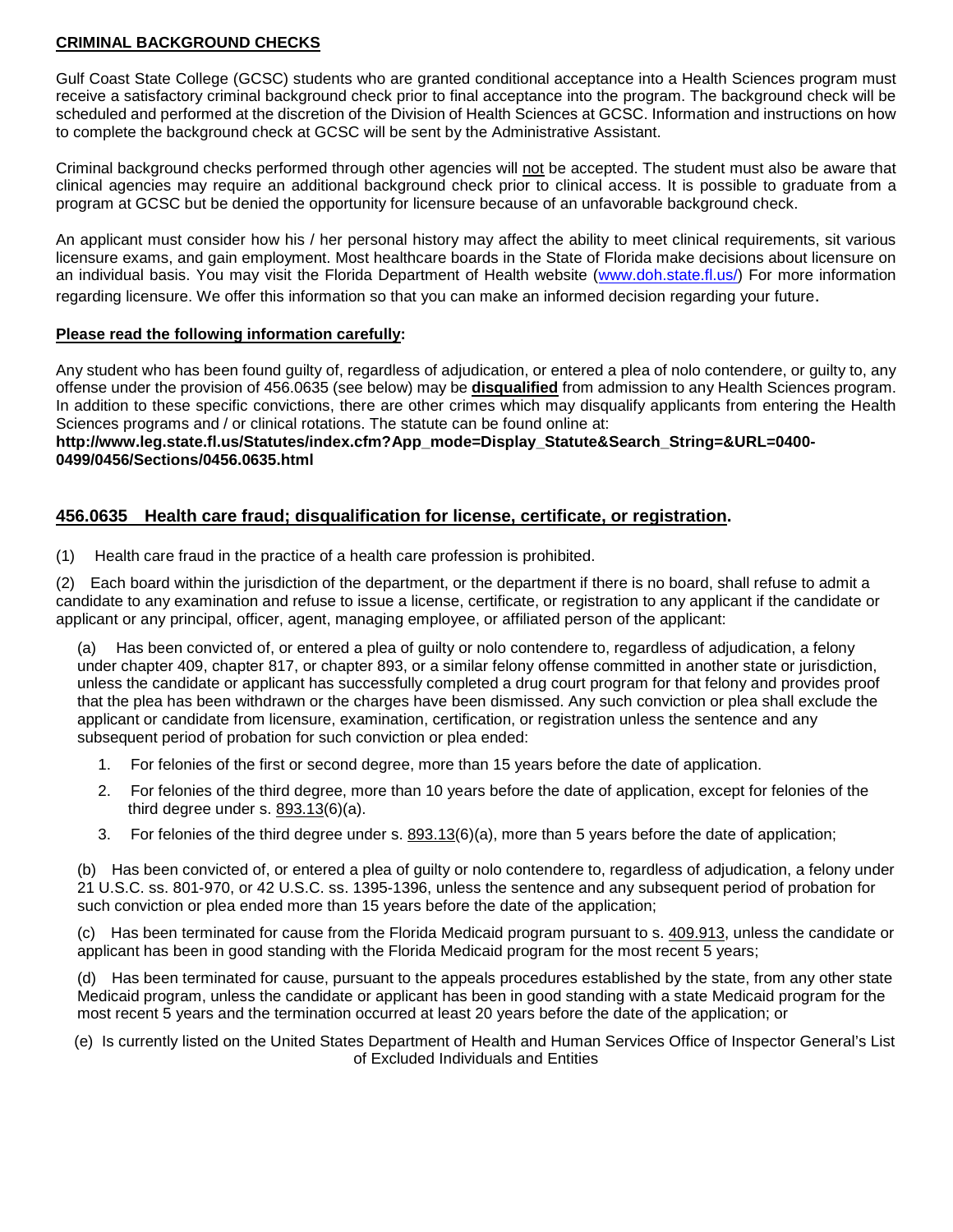#### **FREQUENTLY ASKED QUESTIONS**

- 1. **What are some typical tasks in this career?** Education and preparation of the patient for diagnostic ultrasound exam; perform sonograms and record anatomy and pathologic data for interpretation by the physician; analyze and present diagnostic data for use in interpretation and diagnosis by the physician. Works in hospitals, physicians' offices, diagnostic imaging centers, ambulatory care facilities, and mobile units as well as other settings.
- 2. **What is available beyond graduation?** Entry-level employment, advanced certification in other areas of ultrasound, and advanced degrees (i.e., B.S. degree).
- 3. **What is the career outlook for this profession?** Sonography is listed among the top 50 fastest growing occupations in Florida. (Source: Florida Agency for Workforce Innovation.)
- 4. **How many students are selected for the program?** Each class will consist of 14-16 students.
- 5. **What is the cost of the Program?** For the 2022-2023 academic year, in-state tuition is approximately \$10,019.00, and outof-state tuition is approximately \$30,036.67. Tuition costs are subject to change with each academic year. See the enclosed expense sheet for further details of expenses.
- 6. **What should I do if I am not accepted into the program**? Applications are not held over for next year's selection process. It is the student's responsibility to submit a **new** Sonography application to the Health Sciences Division by the program deadline of September 15th each year, if the 15<sup>th</sup> lands on a weekend, it will be the first Monday following the 15<sup>th</sup>.
- 7. **What are the hours of the program?** Program hours require attendance in courses and/or clinics 4-5 days per week (up to 40 hours). It is a very intensive academic work schedule and clinical schedule to complete program successfully. Obtaining general education requirements would be difficult after the first two semesters of the program, but not impossible.
- 8. **Where are clinical assignments?** Clinical assignments are at hospitals, clinics, and doctors' offices in Panama City along with several out-of-town facilities (Chipley, Marianna, and Tallahassee). Travel will be expected to fulfill your assignments at clinical rotations at student's expense. This will also include occasional weekends and evening rotations as necessary. Additional sites may be added, as needed.
- 9. **Can I complete this program on a part-time basis?** No. Due to the progressive building of the educational and clinical aspects of the program, all courses must be completed in a certain sequence because they are only offered once a year.
- 10. **Can I work while I am a student in the program?** Employment is not encouraged, but you might be able to work minimally. Students must earn a minimum final course grade of 70% or higher to continue in the program. Again, this is a very intensive program. Your commitment and dedication are of high importance and expected to successfully complete this program and to gain future employment as a Diagnostic Medical Sonographer.
- 11. **Do you assist with job placement after graduation?** GCSC has a job placement assistance program available; however, willingness to relocate will increase your employment opportunities.
- 12. **Do I need to take a test after graduation?** The students are academically prepared to take the registry exams from the American Registry for Diagnostic Medical Sonography (ARDMS), or the American Registry of Radiologic Technologists (ARRT) Sonography General Exam. Requirements for each credentialing organization may be found online.
- 13. **How much is an annual salary for graduates of this program in this area?** Annual salaries in this area could be expected to be as high as \$66,310; however, it would be unlikely for entry-level graduates to start at that salary. Benefits and overtime are determined by the individual employer.
- 14. **What is "shadowing"?** Shadowing is observing a sonography lab or clinic during an actual work day to get a better idea if a career in sonography suits you**.** It is highly encouraged to seek observation (shadowing) opportunities at a healthcare facility in your area for practical, real-world experiences. All documentation must be on the Documentation Form enclosed in this application packet and must be signed by the registered sonographer you observed. These observation (shadowing) hours do not roll over and are only good for the year in which the student applies to the sonography program. **A minimum of 8 hours is required, and a maximum of 35 hours will be accepted.**
- 15. **Is "shadowing" allowed in the Sonography lab?** Prospective students may have an extremely limited "shadowing" experience with the students or instructors who are conducting ultrasound scans in the Sonography Lab, Room 124, in the Health Sciences Building. Shadowing is in the **Fall semester only** on Thursdays between 8:30-11:30 a.m. or 1:00-4:00 p.m. You can schedule an appointment to shadow by emailing Rebecca Acton, Senior Administrative Assistant, at [racton@gulfcoast.edu](mailto:racton@gulfcoast.edu). Again, it is highly encouraged to seek observation (shadowing) opportunities at a healthcare facility in your area for more practical, real-world experiences.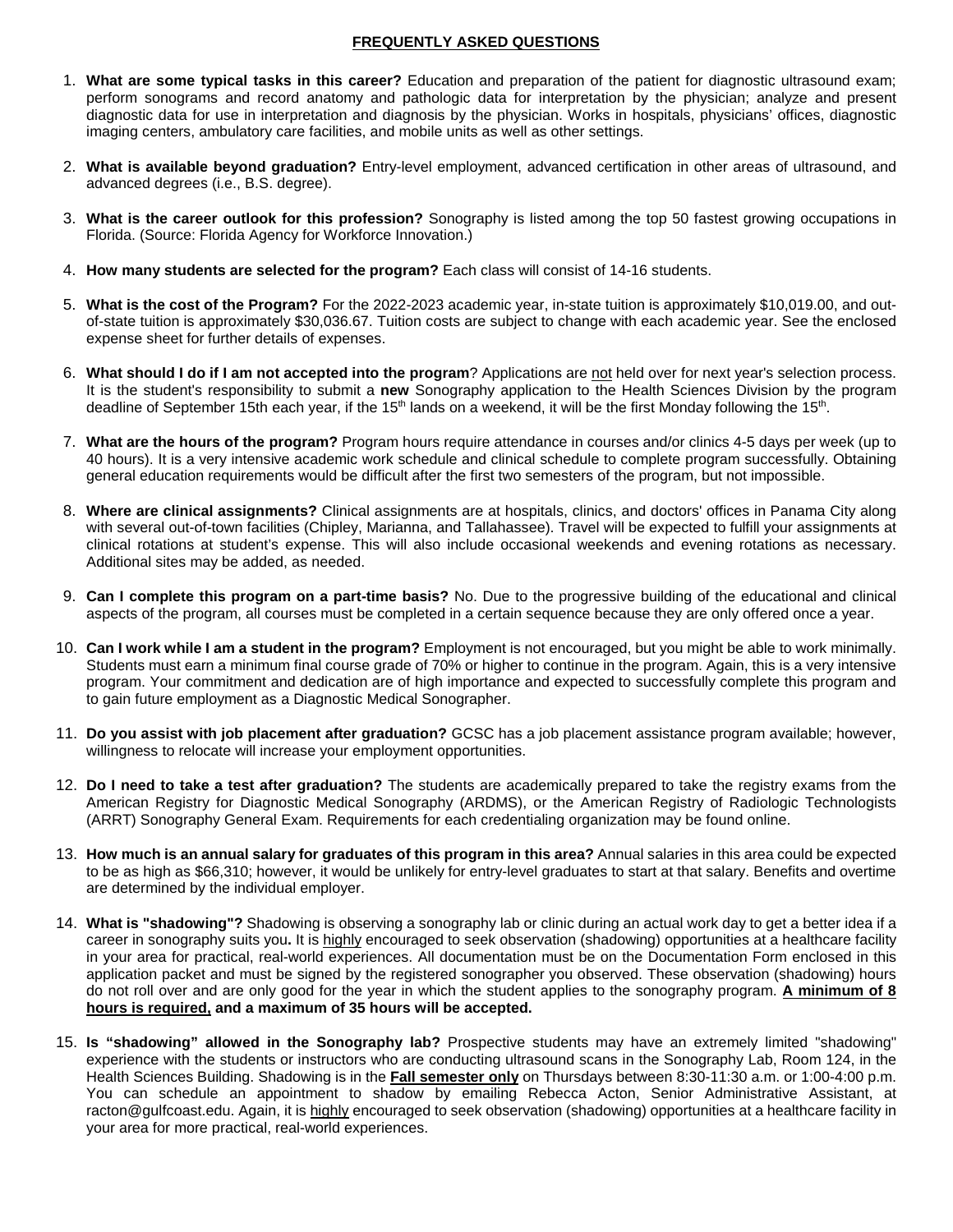#### **GULF COAST STATE COLLEGE - HEALTH SCIENCES DIVISION**

**5230 West U.S. Highway 98, Panama City, FL 32401-1058 Phone: 850.913.3311, Fax: 850.747.3246** 

#### **2023 ADMISSION APPLICATION DIAGNOSTIC MEDICAL SONOGRAPHY PROGRAM**

**Sonography Program application deadline: September 15, 2022** 

*Answer ALL questions: please TYPE or PRINT* 

| Name: _____________ |                                                         |        |      |                                                        |             |        |
|---------------------|---------------------------------------------------------|--------|------|--------------------------------------------------------|-------------|--------|
|                     | First                                                   | Middle |      | Last                                                   | Maiden Name |        |
|                     | Mandatory GCSC Student ID #: A                          |        |      |                                                        |             |        |
|                     |                                                         |        |      |                                                        |             |        |
|                     | Street & Number                                         |        | City | State                                                  | Zip         | County |
|                     |                                                         |        |      |                                                        |             |        |
|                     |                                                         |        |      |                                                        |             |        |
|                     |                                                         |        |      |                                                        |             |        |
|                     | Did you graduate from high school? $\Box$ Yes $\Box$ No |        |      | Do you have a G.E.D. certificate? $\Box$ Yes $\Box$ No |             |        |

**List ALL post-secondary schools and colleges attended, regardless of credits earned, including Gulf Coast State College. Note certificates and degrees that have already been awarded by the date of this application.** 

| School/College | Dates Attended | Major/Degree or Certificate | Date Awarded<br>(MM/YYYY) |
|----------------|----------------|-----------------------------|---------------------------|
| School/College | Dates Attended | Major/Degree or Certificate | Date Awarded<br>(MM/YYYY) |
| School/College | Dates Attended | Major/Degree or Certificate | Date Awarded<br>(MM/YYYY) |
| School/College | Dates Attended | Major/Degree or Certificate | Date Awarded<br>(MM/YYYY) |

*OFFICIAL TRANSCRIPT(s)* must be received by Enrollment Services.

*An official transcript is a transcript that is sent directly from the granting school to GCSC Enrollment Services.* 

#### **List all previous health science programs attended (e.g., Nursing, EMS, Paramedic, etc.).**

| Name of school            |                                 | Name of school            |                                 | Name of school            |                                 |
|---------------------------|---------------------------------|---------------------------|---------------------------------|---------------------------|---------------------------------|
| <b>School address</b>     |                                 | <b>School address</b>     |                                 | <b>School address</b>     |                                 |
| Date of<br>entrance       |                                 | Date of entrance          |                                 | Date of entrance          |                                 |
| Was program<br>completed? | If yes, date<br>If no, why not? | Was program<br>completed? | If yes, date<br>If no, why not? | Was program<br>completed? | If yes, date<br>If no, why not? |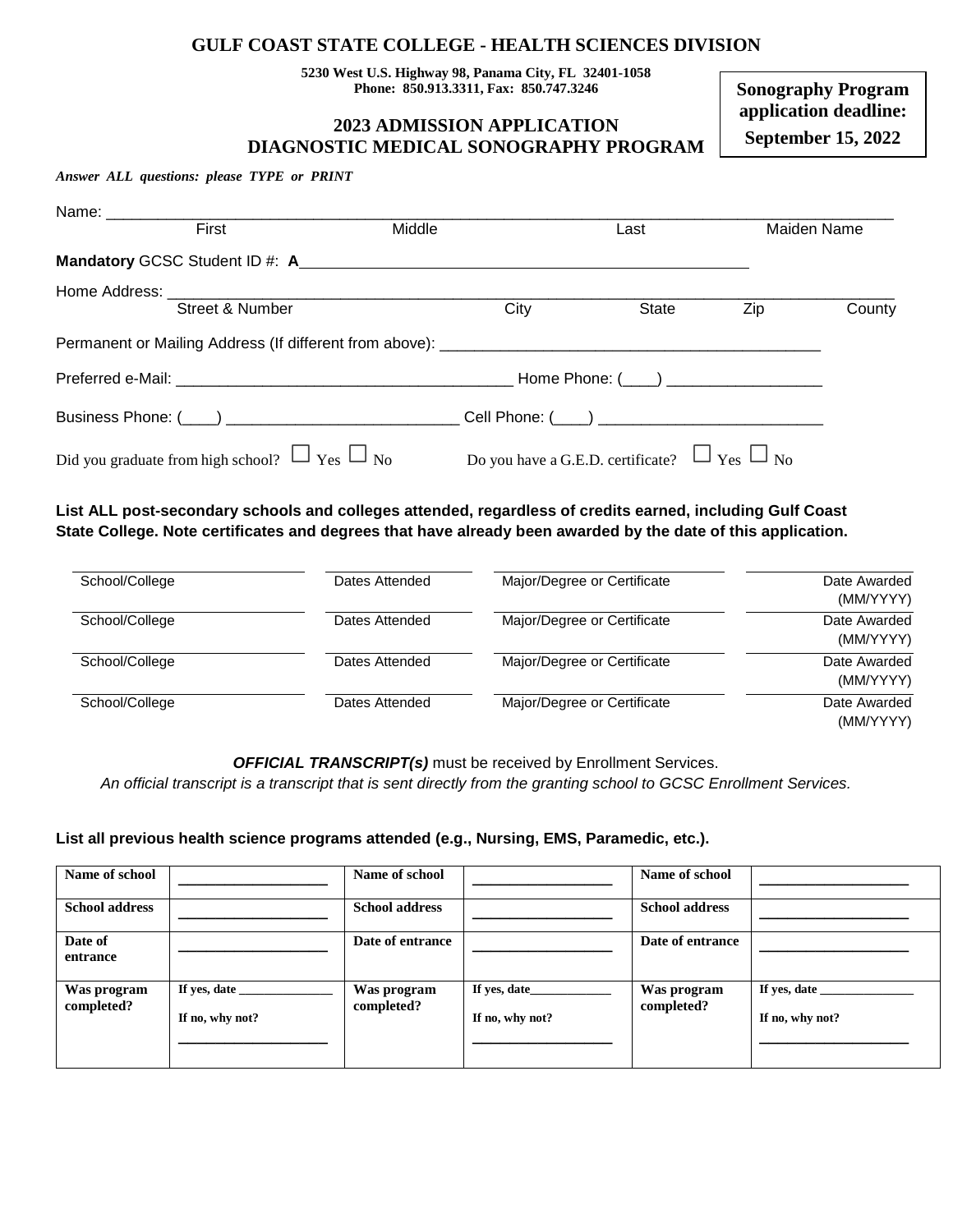#### **List any healthcare related licenses or certifications**

| Type            | Issued by Which State or Agency?<br>and the control of the control of the control of the control of the control of the control of                                                                                                                                                                                            | License / Cert. Number                                    | Date Issued/Expires |
|-----------------|------------------------------------------------------------------------------------------------------------------------------------------------------------------------------------------------------------------------------------------------------------------------------------------------------------------------------|-----------------------------------------------------------|---------------------|
|                 | the control of the control of the control of the control of the control of the control of                                                                                                                                                                                                                                    |                                                           |                     |
|                 | Please provide information about two people who will always know where to locate you.                                                                                                                                                                                                                                        |                                                           |                     |
|                 |                                                                                                                                                                                                                                                                                                                              |                                                           |                     |
|                 |                                                                                                                                                                                                                                                                                                                              |                                                           |                     |
|                 | List any healthcare related work or volunteer experience. If needed, attach separate sheet.<br>1. Business: example, and the contract of the contract of the contract of the contract of the contract of the contract of the contract of the contract of the contract of the contract of the contract of the contract of the |                                                           |                     |
|                 |                                                                                                                                                                                                                                                                                                                              | Phone: $\frac{1}{\sqrt{1-\frac{1}{2}} \cdot \frac{1}{2}}$ |                     |
|                 | Street & Number City<br>State<br>Supervisor's Name                                                                                                                                                                                                                                                                           | Title                                                     |                     |
|                 | Mo./Yr.<br>Mo/Yr.                                                                                                                                                                                                                                                                                                            |                                                           |                     |
|                 |                                                                                                                                                                                                                                                                                                                              |                                                           |                     |
|                 |                                                                                                                                                                                                                                                                                                                              |                                                           |                     |
|                 | Address Phone:                                                                                                                                                                                                                                                                                                               |                                                           |                     |
| Street & Number | City<br><b>State</b><br>Supervisor's Name                                                                                                                                                                                                                                                                                    | Title                                                     |                     |
| Mo/Yr.          | Mo./Yr.                                                                                                                                                                                                                                                                                                                      |                                                           |                     |
|                 |                                                                                                                                                                                                                                                                                                                              |                                                           |                     |

#### **PLEASE READ AND SIGN THE FOLLOWING**

I hereby certify that the information contained in this application is true and complete to the best of my knowledge. I understand that any misrepresentation, omission, or falsification of information is cause for denial of admission to the program. I understand that illegal use, possession, and/or misuse of drugs are reasons for immediate dismissal from any of the programs in the Health Sciences Division. I further understand that background checks and drug screening are routinely required at most clinical facilities prior to the student being allowed clinical placement.

Signature of Applicant Date **Date** 

Gulf Coast State College Health Sciences Division - Room 234 5230 W. U.S. Highway 98 Panama City, FL 32401-1058

**RETURN APPLICATION TO: IN CASE OF EMERGENCY, PLEASE NOTIFY:** 

Name: \_\_\_\_\_\_\_\_\_\_\_\_\_\_\_\_\_\_\_\_\_\_\_\_\_\_\_\_\_\_\_\_\_\_

Address: \_\_\_\_\_\_\_\_\_\_\_\_\_\_\_\_\_\_\_\_\_\_\_\_\_\_\_\_\_\_\_\_

Phone: \_\_\_\_\_\_\_\_\_\_\_\_\_\_\_\_\_\_\_\_\_\_\_\_\_\_\_\_\_\_\_\_\_\_\_\_\_\_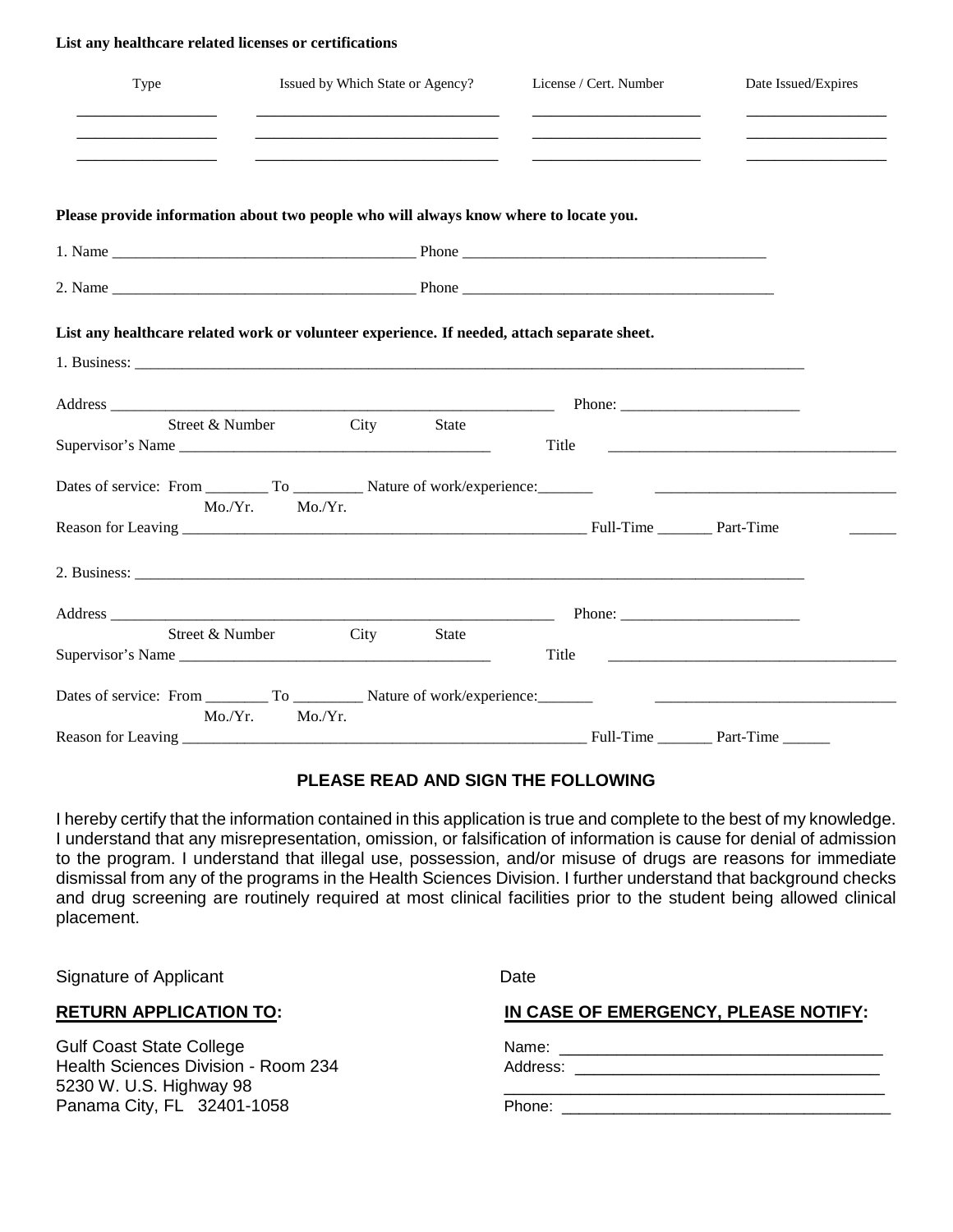## **DIAGNOSTIC MEDICAL SONOGRAPHY PROGRAM Technical Standards Form**

| <b>TECHNICAL</b><br><b>STANDARD</b> | <b>DEFINITION</b>                                                                                                                                                         | <b>EXAMPLES OF REQUIRED ACTIVITIES (not all inclusive)</b>                                                                                                                                                                                                                                                                                                                                                                                                                                                                                                                                                                                        |
|-------------------------------------|---------------------------------------------------------------------------------------------------------------------------------------------------------------------------|---------------------------------------------------------------------------------------------------------------------------------------------------------------------------------------------------------------------------------------------------------------------------------------------------------------------------------------------------------------------------------------------------------------------------------------------------------------------------------------------------------------------------------------------------------------------------------------------------------------------------------------------------|
| Cognitive<br>Qualifications         | Sufficient Reading, Language and Math Skills; intellectual<br>and emotional functions necessary to plan and<br>implement patient care for individuals                     | Ability to comprehend and interpret written material<br>$\bullet$<br>Follow and deliver written and oral direction<br>$\bullet$                                                                                                                                                                                                                                                                                                                                                                                                                                                                                                                   |
| <b>Critical Thinking</b>            | Critical thinking ability sufficient for clinical judgment;<br>synthesize information from written material and apply<br>knowledge to clinical situations                 | Identify cause-effect relationships in clinical situations<br>$\bullet$<br>Make rapid decisions under pressure<br>$\bullet$<br>Handle multiple priorities in stressful situations<br>$\bullet$<br>Assist with problem solving<br>$\bullet$                                                                                                                                                                                                                                                                                                                                                                                                        |
| Interpersonal                       | Interpersonal abilities sufficient to interact with<br>individuals, families, and groups from a variety of social,<br>educational, cultural, and intellectual backgrounds | Establish rapport with patients and colleagues<br>$\bullet$<br>Function effectively under stress<br>Cope with anger, fear, hostility of others in calm manner<br>$\bullet$<br>Cope with confrontation<br>$\bullet$<br>Demonstrate high degree of patience<br>$\bullet$<br>Display compassion, professionalism, empathy,<br>integrity, concern for others with interest and<br>motivation                                                                                                                                                                                                                                                          |
| Communication                       | Communication abilities sufficient for interaction with<br>others in verbal and non-verbal form (speech, reading,<br>and writing)                                         | Explain imaging procedures<br>$\bullet$<br>Write legibly<br>$\bullet$<br>Communicate clearly and effectively (oral, written) with<br>patients, co-workers, and other health care providers by<br>use of the English language and medical terminology                                                                                                                                                                                                                                                                                                                                                                                              |
| <b>Mobility</b>                     | Physical abilities sufficient to move from room to room,<br>to maneuver in small spaces and to perform procedures<br>necessary for emergency intervention                 | Move around in clinical operatories, workspaces,<br>classrooms, laboratories, and other treatment areas<br>Administer cardio-pulmonary resuscitation procedures<br>$\bullet$<br>Assist all patients, according to the individual's needs<br>$\bullet$<br>and abilities in moving, turning, transferring from<br>transportation devices to the imaging table, etc.<br>Push a stretcher or wheelchair without injury to self,<br>patient, or others<br>Push ultrasound equipment from one location to<br>another, including turning corners, getting on and off<br>elevator, and manipulating equipment around patient<br>rooms and in small spaces |
| <b>Motor Skills</b>                 | Gross and fine motor abilities sufficient to provide safe<br>and effective care                                                                                           | Hand-eye coordination<br>Perform repetitive tasks<br>Able to grip<br>Bend at knee and squat.<br>Reach above shoulder level<br>Lift with assistance 150 pounds<br>Exert 20-50 pounds of force (pushing, pulling)<br>Complete a CPR Healthcare Provider certification<br>course<br>Climb stairs<br>Remain in standing position for 3-5 hour periods                                                                                                                                                                                                                                                                                                 |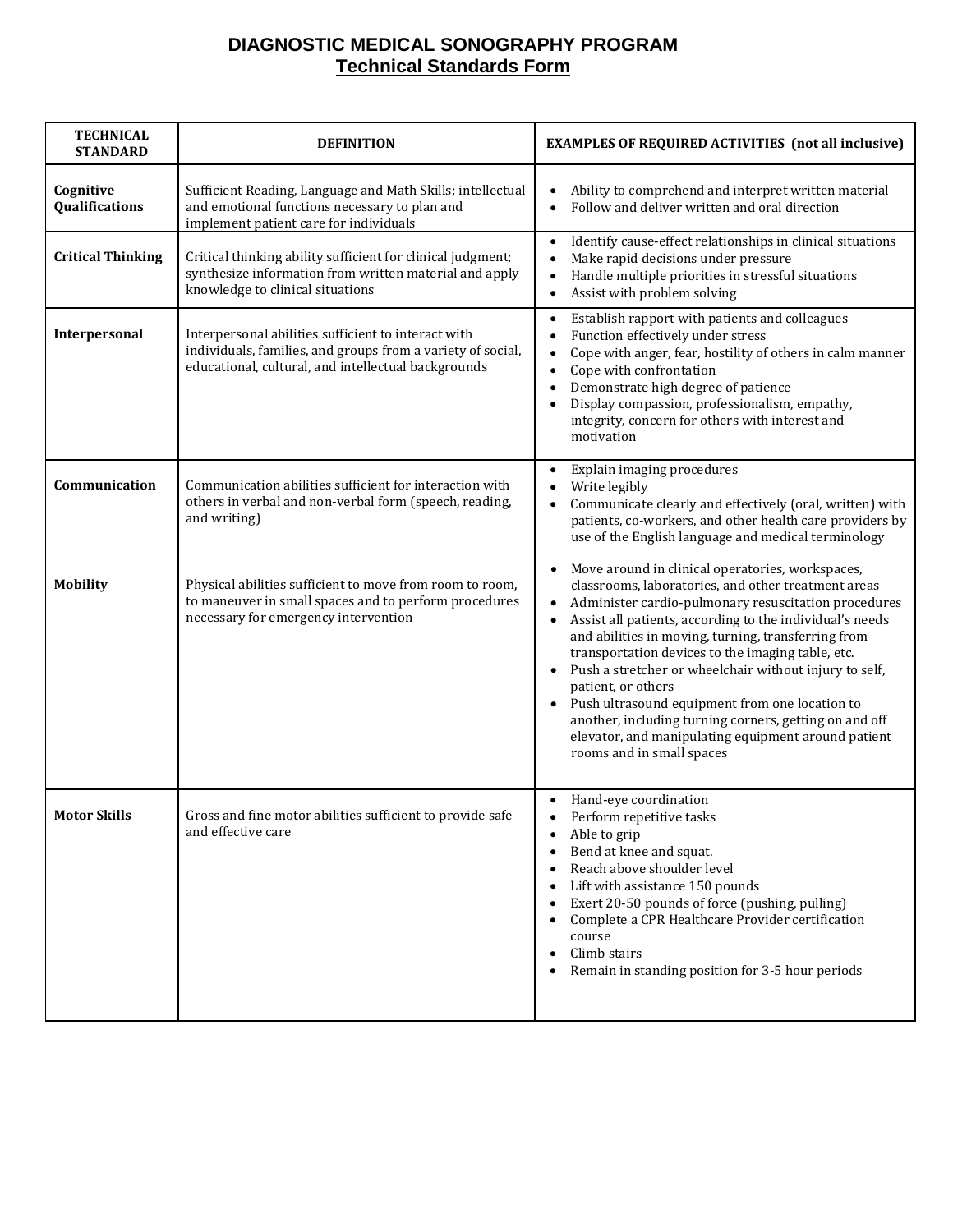| <b>Hearing</b>       | Normal, corrected, or audible -<br>Auditory ability sufficient to<br>interpret verbal communication<br>from patients and health care team<br>members and to monitor and assess<br>health needs | Hear monitor alarms, emergency signals, cries for help<br>$\bullet$<br>Hear telephone interactions<br>$\bullet$<br>Hear audible stethoscope signals during blood pressure<br>$\bullet$<br>screenings<br>Hear patient speaking from a 20 ft. distance<br>$\bullet$<br>Distinguish audible Doppler signals                                                                                                                                                                                                                    |
|----------------------|------------------------------------------------------------------------------------------------------------------------------------------------------------------------------------------------|-----------------------------------------------------------------------------------------------------------------------------------------------------------------------------------------------------------------------------------------------------------------------------------------------------------------------------------------------------------------------------------------------------------------------------------------------------------------------------------------------------------------------------|
| <b>Visual</b>        | Normal, corrected - Visual acuity<br>sufficient for observation and<br>patient assessment and equipment<br>operations and departmental<br>protocols.                                           | Observe patient condition and needs from a 20 ft. distance<br>Identify and distinguish colors<br>$\bullet$<br>View sonographic images and medical reports<br>Assess image and optimize image parameter<br>Read departmental protocol for imaging procedures, the<br>$\bullet$<br>sonographic examination request and physician orders                                                                                                                                                                                       |
| <b>Tactile</b>       | Tactile ability sufficient for patient<br>assessment and operation of<br>equipment.                                                                                                            | Perform palpation, tactile assessment, and manipulate body<br>$\bullet$<br>parts to ensure proper body placement alignment<br>Manipulate dials, buttons, and switches of diverse sizes<br>$\bullet$                                                                                                                                                                                                                                                                                                                         |
| <b>Environmental</b> | Ability to tolerate environmental<br>stressors                                                                                                                                                 | Be able to tolerate risks or discomforts in the clinical setting that<br>$\bullet$<br>require special safety precautions, additional safety education<br>and health risk monitoring, working with sharps, chemicals, and<br>infectious diseases. Students may be required to use protective<br>clothing or gear such as N95 masks, surgical masks, goggles, and<br>gloves.<br>Work with chemicals and detergents<br>Tolerate exposure to fumes and odors<br>Work in areas that are close and crowded<br>Adapt to shift work |

Gulf Coast State College's mission is to assist students in reaching their academic potential and achieving their educational goals. A "qualified individual with a disability is one who, with or without reasonable accommodation or modification, meets the essential eligibility requirements for participation in the program."

Sonography is a practice discipline with cognitive, affective, and psychomotor performance requirements. Based on those requirements, a list of "Technical Standards" has been developed. Each standard has an example of an activity or activities that a potential student will be required to perform while enrolled in the Diagnostic Medical Sonography program. These standards are a part of a sonographer's professional role expectation.

These standards should be used to assist students in determining whether accommodations or modifications are necessary to meet performance standards. Students who identify potential difficulties with meeting the Technical Standards must communicate their concerns to the program Coordinator.

I have read the above Technical Standards. It is within my ability to carry out the duties and responsibilities of a Sonographer. If I ever have any change in my ability to meet these standards, I will inform the Medical Imaging Program Coordinator without fail.

\_\_\_\_\_\_\_\_\_\_\_\_\_\_\_\_\_\_\_\_\_\_\_\_\_\_\_\_\_ \_\_\_\_\_\_\_\_\_\_\_\_\_\_\_\_\_\_\_\_\_\_\_\_\_\_\_\_ \_\_\_\_\_\_\_\_\_\_\_\_\_\_\_\_\_\_\_ Printed Name **Student Signature** Charles Controller Student Signature Charles Charles Charles Charles Charles Charles Charles Charles Charles Charles Charles Charles Charles Charles Charles Charles Charles Charles Charles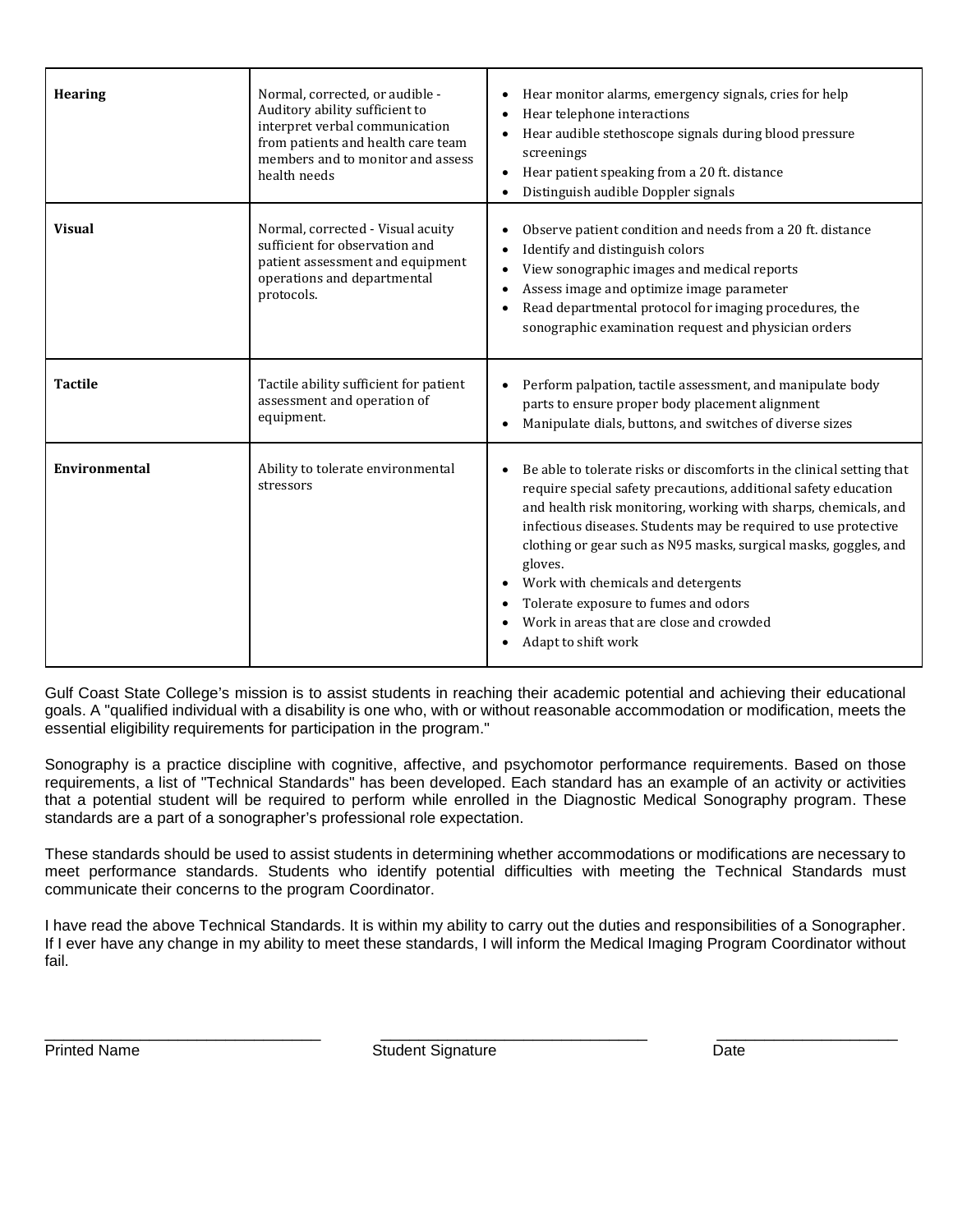

# **Sonography Program**

## **Observation (Shadowing) Documentation Form**

**This form must be used** to document the total number of observation hours completed by each Sonography applicant for enhancement points. Applicants are encouraged to observe the practice of **Sonography in a Diagnostic Imaging Department or any other medical facilities***.* 

Observation hours may be accumulated from more than one facility. It is hoped that the applicant will gain a greater appreciation for the practice of sonographic technology and patient care, while at the same time, facilitate their decision as to whether they should pursue a degree as a sonographer.

A minimum of 8 hours is required, and a maximum of 35 hours will be accepted. All documentation must be on this (or a duplicate) form. Form(s) must be signed by the applicant and the sonographer you observed.

Your time is appreciated in providing this valuable learning opportunity. **Due to HIPAA regulations, scheduling observation hours may be difficult, and you will need to allow scheduling time**. **We urge applicants to schedule observation hours well in advance of the application deadline.** 

*Feel free to duplicate this form, as necessary*.

## **Upon completion, return this form to Gulf Coast State College, Health Sciences Division, Room 234, 5230 West U.S. Highway 98, Panama City, Florida 32401.**

*(This form should not be submitted prior to submission of actual program application.)* 

Signature of Sonographer **Date** 

Signature of Applicant Date